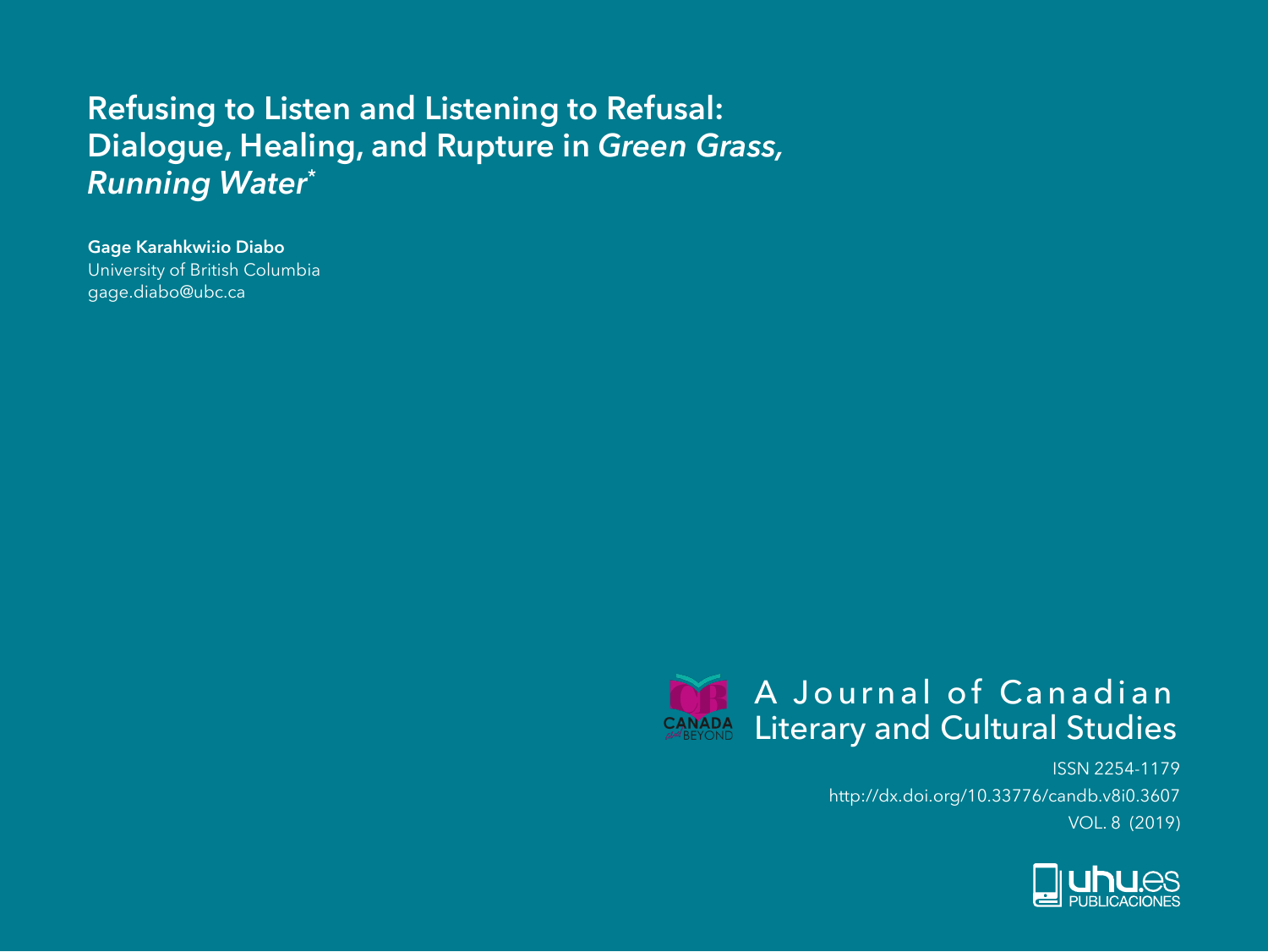| <b>SUBMITTED:</b> | <b>ACCEPTED:</b> |
|-------------------|------------------|
| 05/02/19          | 21/09/19         |

## **Keywords**

First Nations Literature; reconciliation; dialogue

## **Abstract**

In *Red Skin, White Masks Glen* Sean Coulthard speaks to the asymmetries that plague state-driven attempts at enforcing recognition, reciprocity, and reconciliation with First Peoples communities in post-TRC Canada. Although the exigency of achieving a mutually-beneficial, reciprocal form of communication between settler-state and First Peoples has grown especially visible in our present moment, the mechanics of listening and speaking both within and between communities have in fact long been a pivotal concern in First Peoples' fiction.

This project investigates the functions of dialogue in Greek-Cherokee novelist Thomas King's Green Grass, Running Water with attention to King's unique style of writing non-dialogues between characters, as well as the structural role that dialogue plays in his writing more broadly, my analysis shows how the act of refusing to listen becomes a means for transforming and generating new conversations across different (typically intercommunal) power dynamics.



A Journal of Canadian Literary and Cultural Studies 75

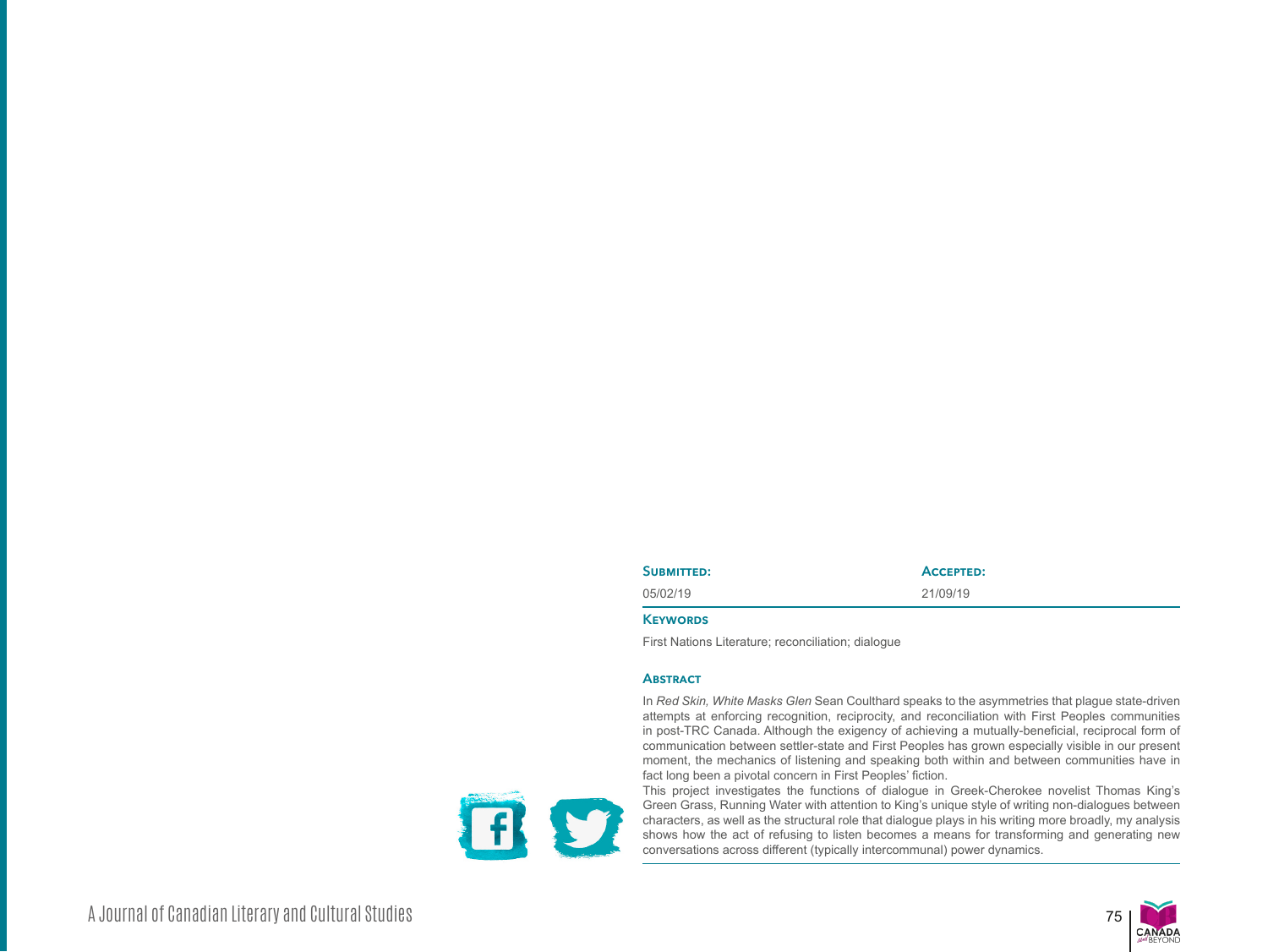We need to talk about dialogue.

When someone tells you, "We need to talk about x," what they are saying is not exactly "I want to talk *with you* about something," but "I want you to listen *to me* while I talk about something." What they are saying at the very least is "I want to take up space in your thoughts and attentions." In and of itself, to ask for someone's attention as a listener is no harmful request. Where it gets dangerous is when we start to conflate the act of demanding attention with what we like to call dialogue. For many folks —some more so than others— "dialogue" is an alibi, a means of taking up space where they've been neither welcomed nor invited. "Dialogue," in other words, is little more than an occasion, if not an excuse, to plant one's flag wherever and whenever one likes and to demand to be heard. The attractiveness of this kind of "dialogue" is obvious: it is (em)power(ment), albeit one which is, again, more readily accessible to some than to others.

Positionality, privilege, and power are, of course, the key variables here. The questions of who gets to say what, in what ways, in what contexts, and with what effects are entirely dependent upon the shifting political ground on which we stand as listeners and speakers. It means one thing for Lee Maracle, a Sto:lo woman and an early champion of First Peoples' writing, to storm the stage at the 1988 Vancouver Writers Festival and to demand that her voice be heard. It means another thing entirely for Alan Twigg, a nationally-decorated stalwart of CanLit and a white man, to cry out during a presentation by Rebecca Benson, a Six Nations Tuscarora woman, at the 2018 Vancouver Writers Festival about how he felt that her territorial acknowledgement amounted to her telling him what to think. In these two explosive interventions, the inciting action is ostensibly the same: a person *refuses to listen* to what is being spoken and demands instead *to be listened to*. Superficially, the motivations behind each action are also the same: by refusing to listen and insisting upon being heard the actor expresses a desire for empowerment in response to a situation of (perceived) disempowerment. The key difference, of course, is in whether and to what extent that situation of disempowerment depends upon pre-existing structures —and, more importantly, in what is at stake in upsetting or reaffirming those structures. For Maracle, the demand to be listened to as a racialized, marginalized, and systemically vulnerable body (that is, as an Indigenous woman in the settler-state known as Canada) is also a demand to be free from the very real violence, neglect, and disrespect that are structurally attached to her positionality. For Twigg, the demand to be listened to as a privileged and relatively secure body is a demand that the

\* I would like to acknowledge the financial support of the Fonds de recherche du Québec – Société et culture (FRQSC), which helped to fund me and my studies during the researching, writing, and revision of this project.

current structure —the same structure that directs its violence, neglect, and disrespect at subordinate figures like Indigenous women— should remain in place.

If there is one thing I hope to have made clear in this preamble, it is that listening and speaking are two fundamentally explosive processes (especially where settler peoples and First Peoples are concerned) that we could do better to stop and unpack. In the field of First Peoples literature and political scholarship, the impasse that results from the difficulties of listening and speaking across differences has long been of chief concern, but it has also achieved increased visibility and vitality in the present context of Canada's controversial Truth and Reconciliation Commission and its aftermath. Numerous critics of the TRC process have pointed out, from varying angles and with considerable nuance, how state-driven reconciliation is beset by the inherent vice of its one-sidedness. Jennifer Henderson, from one angle, expresses deep skepticism towards the kind of "redress claims articulated to the political rationality that increasingly renders *unsayable* those other kinds of political claims" and which "circumscribe the social and political imaginary, to naturalize certain forms of agency" (64). Eva Mackey, looking specifically at the mechanisms of state apology, similarly notes "that settler-state treaty and apologies construct Aboriginal–non-Aboriginal relationships in a manner that rejects relationships of mutuality and respect because they mirror the constitution's version of reconciliation in which Crown sovereignty is supreme" (55). The recurring problem is that the settler-state continues to retain for itself the power to speak and to thus shape the conversation in a way that forecloses the possibility of listening and responding to First Peoples as interlocutors.

Indeed, in response to Mackey's pressing question, "How might we develop a kind of listening that encourages a genuine 'dialogic encounter' where speakers and listeners are continually implicated in the exchange?" (59), I propose that, in the realm of storytelling, we may find examples of First Peoples writers who have already helped us to address this issue and to imagine alternative outcomes. This project is therefore premised on the belief that First Peoples storytelling (and, as I acknowledge their continuity as well as their difference, its present-day iteration among the literary print market) has something to teach us, as an audience of readers. My project begins with the simple observation that the characters in Greek-Cherokee author Thomas King's 1993 novel *Green Grass, Running Water* tend to talk past one another —less like an exchange of dialogue than an interlacing of unrelated monologues. My interest grew upon realizing that, for one, critics had not adequately commented upon what I saw as this key feature of King's writing and, for another, that the characters in Tetlit Gwich'in author Robert Arthur Alexie's novel *Porcupines and China Dolls* experience similar difficulties when it comes to listening and speaking to one another. What each of these novels do is to draw our attention to

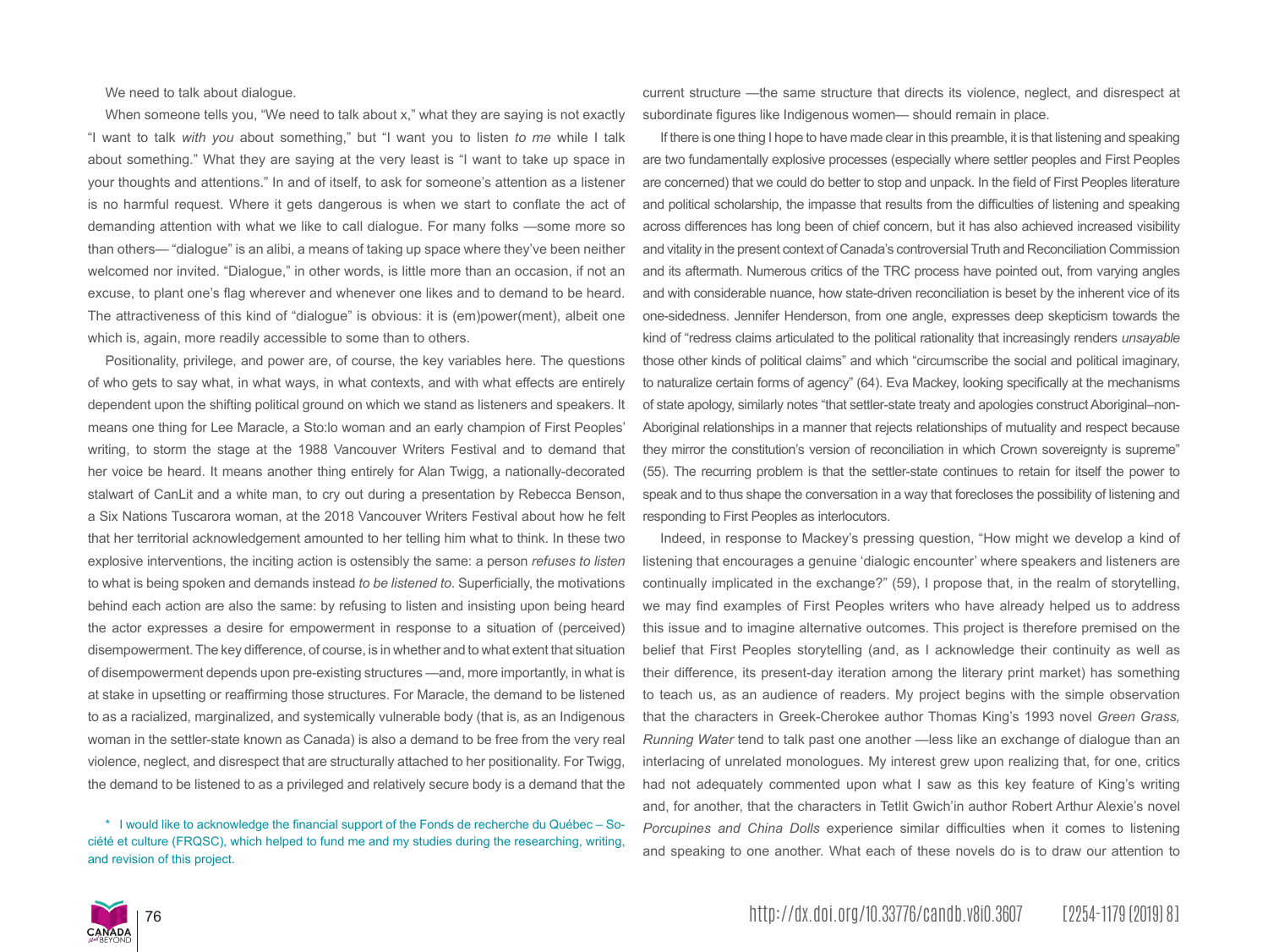a socially-pervasive roadblock to listening and to give us the tools to imagine alternate trajectories. In *Green Grass, Running Water*, which will be the focus of this paper, the question is similar to Mackey's: how can we achieve a more reciprocal basis for listening? While King's novel has attracted considerable scholarly attention, resulting in an extensive range of essays dealing with oral tradition,<sup>1</sup> intertextuality,<sup>2</sup> gender fluidity,<sup>3</sup> iconoclasm,<sup>4</sup> mapping,<sup>5</sup> and even postmodernity,<sup>6</sup> critics have largely neglected to confront a key feature of King's formal arsenal: his dialogue. In this novel particularly, King's unique strategy of having characters engage (or, to be more accurate, *pretend to* engage) in a style of nonconversation —in which the voices merely talk past each other without actually addressing or engaging one another— sets up a complicated critique of the ways in which dialogue is, in a very fundamental way, a direct function of relations of power and positionality. Although the immediate effect of these non-conversations is comedic, their resulting defamiliarization of the prescripted dialogues upon which individuals and institutions come to depend also sets the stage for King to imagine an alternative, in which non-listening, or *the act of refusing to listen*, flips from a tool of subordination to an occasion for resistance and recalibration.

While King is more concerned with listening and speaking at a nuts-and-bolts interpersonal level, the stakes of his critique depend upon our understanding that those two fundamental mechanisms of exchange are consistent across all levels of the sociopolitical ladder. Listening and speaking, in other words, are tools that come into play at both the macro-political level of nation-states and the micro-personal level of intimate

1 See Martin Ulm and Martin Kuester, who consider the points of overlap between King's version of Indigenous orality and Mikael Bakhtin's theory of intertextuality; and Sharon M. Bailey, who argues that King uses the oral tradition to override the dominant authority of the written text.

2 See Greg Bechtel, who considers how the novel upsets the common binaries of Native/ non-Native and Real/Fantasy; Gabriele Helms, who applies Bakhtin's concepts of double-voicing and the carnivalesque to the novel; and Blanca Schorcht, who also invokes Bakhtinian intertextuality to differentiate the novel from the Western canon.

3 See Susan Rintoul, whose essay on the novel's gender-bending characterizations raises important questions as to how the processes of reading and misreading are central to King's storytelling.

4 See Herb Wyile's oft-cited essay on the novel's irreverent spin on Canadian multiculturalism.

5 See Marlene Goldman, whose two essays on the novel consider how King foregrounds an Indigenous cosmology to resist the dominant apocalyptic narrative of cultural and territorial erasure; as well as Arnold E. Davidson, Priscilla L. Walton, and Jennifer Andrews' monograph on King, which synthesizes many of the aforementioned subjects under the metaphorical banner of border-crossing.

6 See Marta Dvořák, who considers King's writing in terms of metafiction and metatextuality.

conversation. At the macro level of the settler-colonial nation-state, the exchange is not of words or discourses necessarily (although it may assume those forms at some point), but of gestures of power. In Henderson and Mackey's work, we have already encountered examples of such gestures in the recent history of Canada and First Peoples, where the settler-state has attempted to broker a trade of various tokens by the names of apology, recognition, and reconciliation. Of course, the operative word here is *attempted*. In its present iteration, the project of reconciliation is at best a lopsided endeavour that remains contingent upon an incomplete and unilateral exchange.

In his book *Red Skin, White Masks*, Dene scholar Glen Sean Coulthard offers an extended critique of these categories of reconciliation and recognition in the various troublesome forms they may take. Evoking Frantz Fanon, he argues that the central problem of the state-driven model of reconciliation is that "recognition is not posited as a source of freedom and dignity for the colonized, *but rather as the field of power through which colonial relations are produced and maintained*" (17 emphasis in original). To elaborate, Coulthard explains that "when delegated exchanges of recognition occur in the real-world contexts of domination, the terms of accommodation usually end up determined by and in the interests of the hegemonic partner in the relationship" (17). The lingering problem is that the terms of recognition and reconciliation are all-to-often dictated by those already inpower in ways that, regardless of stated intentions, merely replicate rather than remediate the asymmetrical power dynamics which separate the colonizer from the colonized in the first place.

As far as dialogue is concerned, the problem as Coulthard and Fanon would describe it is one of control-oriented non-listening: the colonizer will only listen to —or *recognize* the colonized insofar as they continue to dictate the overall form and content of what gets said. Jennifer Henderson's notion of the *sayable* and the *unsayable* is useful for fleshing out the stakes of this asymmetry. The colonizing state not only reserves the right to determine what is sayable (by, for instance, framing the exchange at the outset in terms of gestures like "recognition" and "reconciliation"), but it also assumes implicit control of what is unsayable by not listening to, not recognizing, or otherwise excluding anything that might disrupt or alter the field of power it seeks to maintain. In this sense, the term "exchange" is inappropriate; rather than effecting a reciprocal engagement in which each side may speak and respond as needed, the colonizer extends itself into and over the colonized on a unilateral basis which establishes the convenient illusion of an exchange while merely replicating the conditions of its dominance. The challenge, to put it bluntly, is to move away from the unilateral and to recapture the reciprocal.

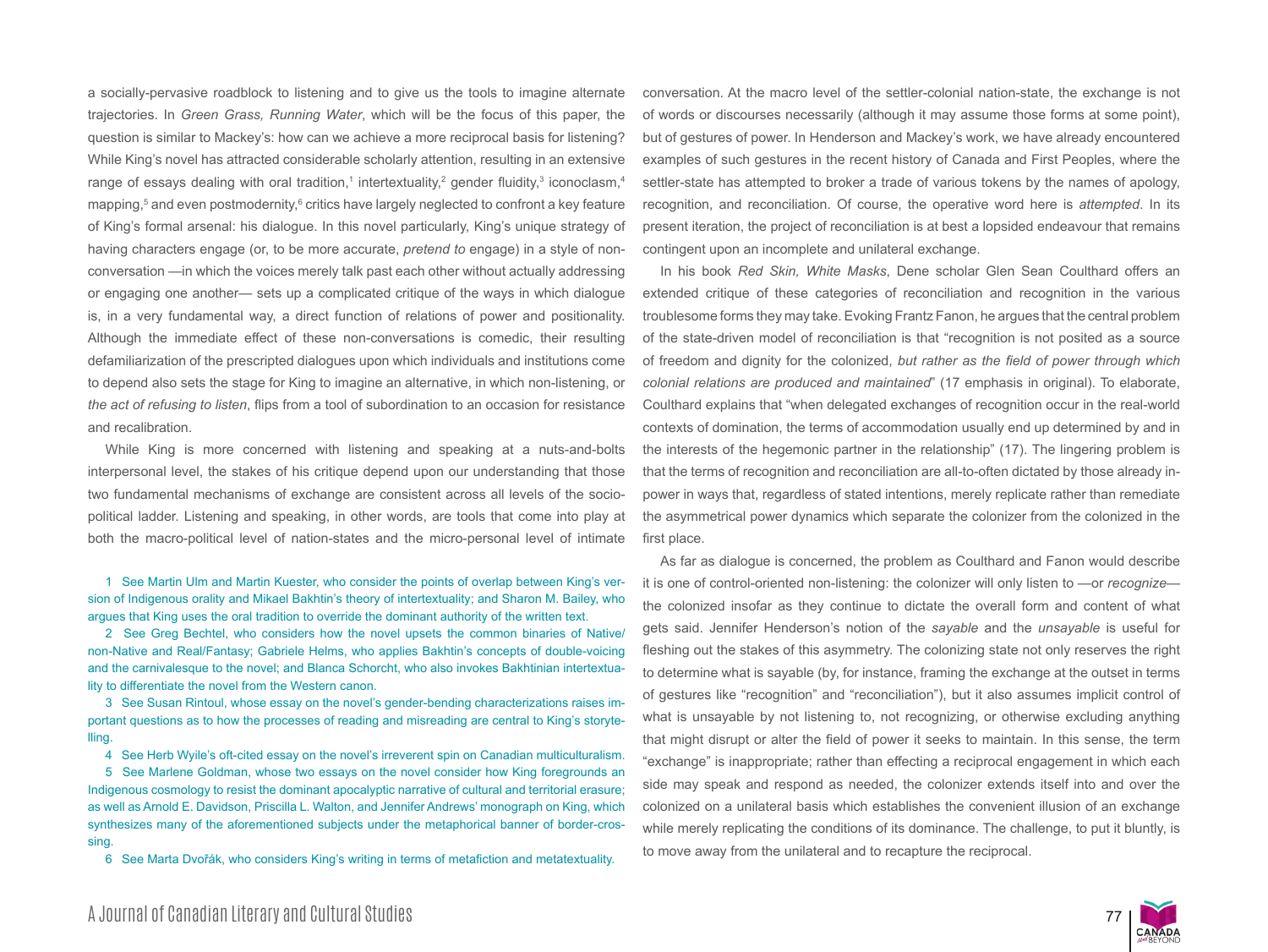If at first glance the analogy between exchanges of dialogue and of political recognition seems like an odd fit,<sup>7</sup> Green Grass, Running Water's status not just as a literary text but as a boldly self-aware text with an acute interest in the mechanisms of storytelling and (for lack of a better term) story-hearing can help get us there. The novel dramatizes this analogy in one of its quirkier and less-discussed narrative strands, in which a black hospital orderly named Babo, her overseeing doctor Joe Hovaugh, and American police Sergeant Cereno try (but mostly fail) to work together to locate four Old Indians who have escaped from a mental hospital. The dialogues involving the Babo-Hovaugh-Cereno triad are particularly helpful as a starting-point insofar as they caricature the asymmetries of racialized, institutional, and state power in a direct, if somewhat obvious, manner. In one instance early in the novel, Sergeant Cereno tries to interrogate Babo regarding the disappearance, only for the dialogue to quickly fly off-track:

[Babo:] "Some people think Babo is a man's name."

[Cereno:] "Working here must get dull sometimes."

"But it's not. It's tradition."

"I mean, getting up every morning, eating breakfast, driving across town, punching in."

"Firstborn gets named Babo."

"But you must have ways to liven up the day."

"Are you recording this?"

"Yes, I am Ms. Jones."

"You watch a lot of television?"

"Why don't we let me ask the questions." (24)

7 To some degree, it seems so for Coulthard; later in *Red Skin, White Masks*, he comes across as more openly critical of discursive or negotiative modes of reconciliation. In reference to former national chief Ovide Mercredi's infamous statement before the Assembly of First Nations that it is "only through talk, not through blockades, that real progress will be made," Coulthard dismisses outright the assumption that "the most productive means to forge lasting change in the lives of indigenous people and communities is through the formal channels of negotiation" (167). I don't mean to debate Coulthard's assertion that constructive talk must coexist with disruptive action; I contend, however, that it would be wrong to take this as an outright dismissal of the power of talk. For one, his is not a question of talk itself, but of how that talk unfolds. The subtle distinction in Coulthard's argument is between a way of talking which affirms the state superstructure and a way of talking which disrupts that structure. Furthermore, for my purposes as well as Coulthard's, it is important to consider that actions, gestures, speaking, and listening are modes of exchange that can and will bleed into one another. Without belabouring the point, I would argue that there is an empowering continuity, for example, between the intimate acts of disruptive non-listening that we find in *Green Grass, Running Water* and the larger-scale acts of performative resistance that Coulthard describes, such as the erecting of blockades.

Here, the power structure of the conversation is not unlike that of a state-driven bid for nominal reconciliation: we have a white settler-state official entering into a crisis situation involving political and racial minorities, demanding answers from those minority figures in an effort to *reconcile* them with the official narrative, and failing to listen to any information that does not conform to said narrative. Cereno asserts this authority at the end of the exchange when he phrases the question, "Why don't we let me ask the questions." With telling verbal irony, this question is not so much an opening for discussion, but an imperative declaration: ending as it does with a period, rather than a question mark, he is *telling* her how it is, not asking.<sup>8</sup> Babo, however, refuses to concede to Cereno's authority by bouncing his one-sided agenda back at him. While Cereno goes through the motions of appealing to the mundane aspects of Babo's job, she tries to steer the conversation in a different direction altogether, describing her family's tradition of naming the firstborn children Babo and then asking Cereno if he watches "a lot of television." In a sense, both sides stubbornly refuse to listen to one another, so that the dialogue meanders and digresses. Still, although the express purpose of the interrogation is compromised, a different and perhaps more revelatory conversation manages to emerge. From Babo's side of the dialogue, we actually learn some unique details about her family history, not to mention about her impressive confidence in the face of cold authority. As a result, what would otherwise be a marginal side character with only a discrete minor function in the story becomes, by virtue of her own conversive agency, a central presence, in direct contravention of the police investigator's authority to dictate the form of the conversation.

What transpires between Cereno and Babo are competing acts of political refusal. Mohawk anthropologist Audra Simpson defines refusal as "a political and ethical stance that stands in stark contrast to the desire to have one's distinctiveness as a culture, as a people, recognized. Refusal comes with the requirement of having one's *political*  sovereignty acknowledged and upheld, and raises the question of legitimacy for those who are usually in the position of recognizing" (11 emphasis in original). Crucially, for both King and Simpson, the vitality of refusal as a counter-gesture rests upon two things: the position from which that refusal emerges and the "question of legitimacy" which said refusal poses. As with Lee Maracle and Alan Twigg's respective interventions at the 1988 and 2018 Vancouver Writers Festivals, direction and privilege are the key determiners in this

8 King returns to the police interrogation as a form of one-sided dialogue in his detective novels, *DreadfulWater Shows Up* and *The Red Power Murders* (see: pages 180-181 and 216 in the former and pages 157 and 261 in the latter). There, however, it is Thumps DreadfulWater, a Cherokee excop, who takes on the role of interrogator, albeit self-consciously and somewhat reluctantly.

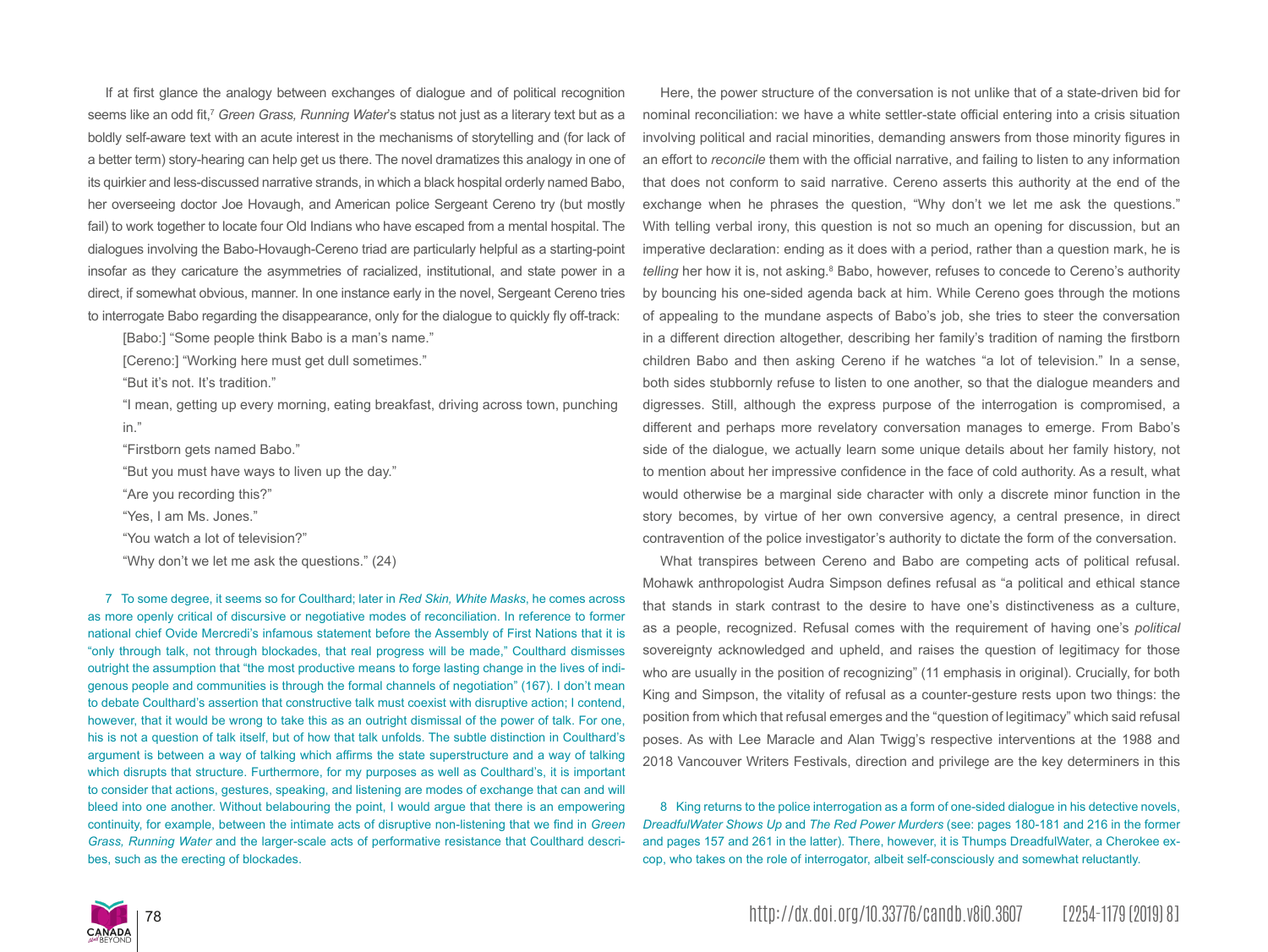"question of legitimacy." If, to recall Coulthard's version of the argument, state recognition extends its power from the top-down, King and Simpson imagine the power to refuse specifically as a counterstrike that extends from the bottom-up. It is along these lines that Babo refuses to listen to those white, male, institutional authority figures who speak down to her as a black woman of lower institutional footing. In this scenario, Babo's persistent refusals to listen to authority become a means of short-circuiting the dialogue-as-script and of yielding insight as to the asymmetries of power upon which those institutionally-scripted exchanges depend.

With that being said, for neither King nor Simpson are these refusals necessarily viable as a definitive solution to the problems they address. With Babo (and later with Eli Stands Alone), the gesture of refusing to listen short-circuits the dialogue at-hand, but, in an odd twist, also creates a kind of negative reciprocity in which non-listening meets with further non-listening. Going by the logic that, as the saying goes, two wrongs don't make a right, this negative reciprocity would seem unproductive at best and counterproductive at worst —indeed, Babo and Eli don't exactly gain anything in an immediate sense by refusing to listen to authority. What we must understand is that non-listening, the refusal to listen, does not guarantee a better listening practice as an outcome, but is instead one step in an ongoing process of reimagining how we listen to one another. If refusal interrupts a given script, that interruption should function not as yet another roadblock, but rather as an occasion for the affirmation of *something else*. This give-and-take process is precisely what Simpson proposes when she writes that political refusers:

must be willing to pay a price when those connections do not achieve the desired outcome. This price is demobilization, not being able to compete. However, this may not be a price at all if the gains exceed it. Here the gain is the assertion of the principle, the sign of the other political authority, vibrant and insistent, and the suggestion of possibilities beyond the horizon of what we may think is a 'good' or a 'gift'." (183)

It is this emphasis on the "gains" of a refusal that motivates Leanne Simpson to characterize Audra Simpson's theory as one of "generative refusal" (*As We Have Always Done* 178). Generative refusal, she adds, does not shut down an ongoing process, but instead creates an occasion for "organizing and mobilizing within a radical resurgent politic" (178). In terms of the challenges of achieving reciprocal dialogue, the price of short-circuiting a given conversation in the short run is offset by, first, the insight gained in the act of refusing and, second, the ensuing affirmation of an alternative model of listening and speaking in the longer run.

For King, what gets affirmed is first and foremost a renewed respect for the process, rather than the prescribed outcome, of engagement. In the Babo-Hovaugh-Cereno scenes, the emphasis on process is primarily diagnostic. When Babo and Dr. Hovaugh later attempt to cross the border into Canada in pursuit of the four missing Old Indians, their encounter with the Canadian border patrol makes an outright mockery of the rigid customs process.9 As tense and regimented a process as passing through customs tends to be, Babo nonetheless manages to throw the conversation off the rails:

"Did you notice," Babo said to the Canadian border guard, "that your flagpole is crooked?"

"Destination?" said the border guard.

"North," said Dr. Hovaugh.

- "The American one is crooked, too. See how it leans a bit to the right?"
- "Purpose of your visit?" said the guard.
- "Business," said Dr. Hovaugh.
- "We're looking for Indians," said Babo.
- "Any firearms or tobacco?"
- "No," said Dr. Hovaugh.
- "Four Indians," said Babo. "Really old ones." (236)

What is all the more interesting about this non-conversation is how the three agencies simultaneously intersect and stratify. Dr. Hovaugh, an American medical doctor, and the Canadian border guard each represent state authorities, albeit conflicting ones. Nonetheless, Dr. Hovaugh acquiesces to the border guard's line of questioning, answering for the most part in monosyllables. He *recognizes* the border guard's authority to ask the questions, submits himself to those questions, and thereby reaffirms that authoritative structure. It is as if, by playing the role of the co-operative respondent and participating in that economy of non-conversive dialogue, he is edifying not only the Canadian guard's authority but, counterintuitively, his own as well. Babo, on the other hand, representing both the quotidian subject of state authority and the racialized minority position, subverts the prescribed dialogue altogether. For one, she asks the first question, beating the border guard to the punch. Better still, the question she asks is a symbolically loaded one —"Did



<sup>9</sup> For another extended take on this topic, see King's contemporaneous short story "Borders" from his 1993 collection *One Good Story, That One*.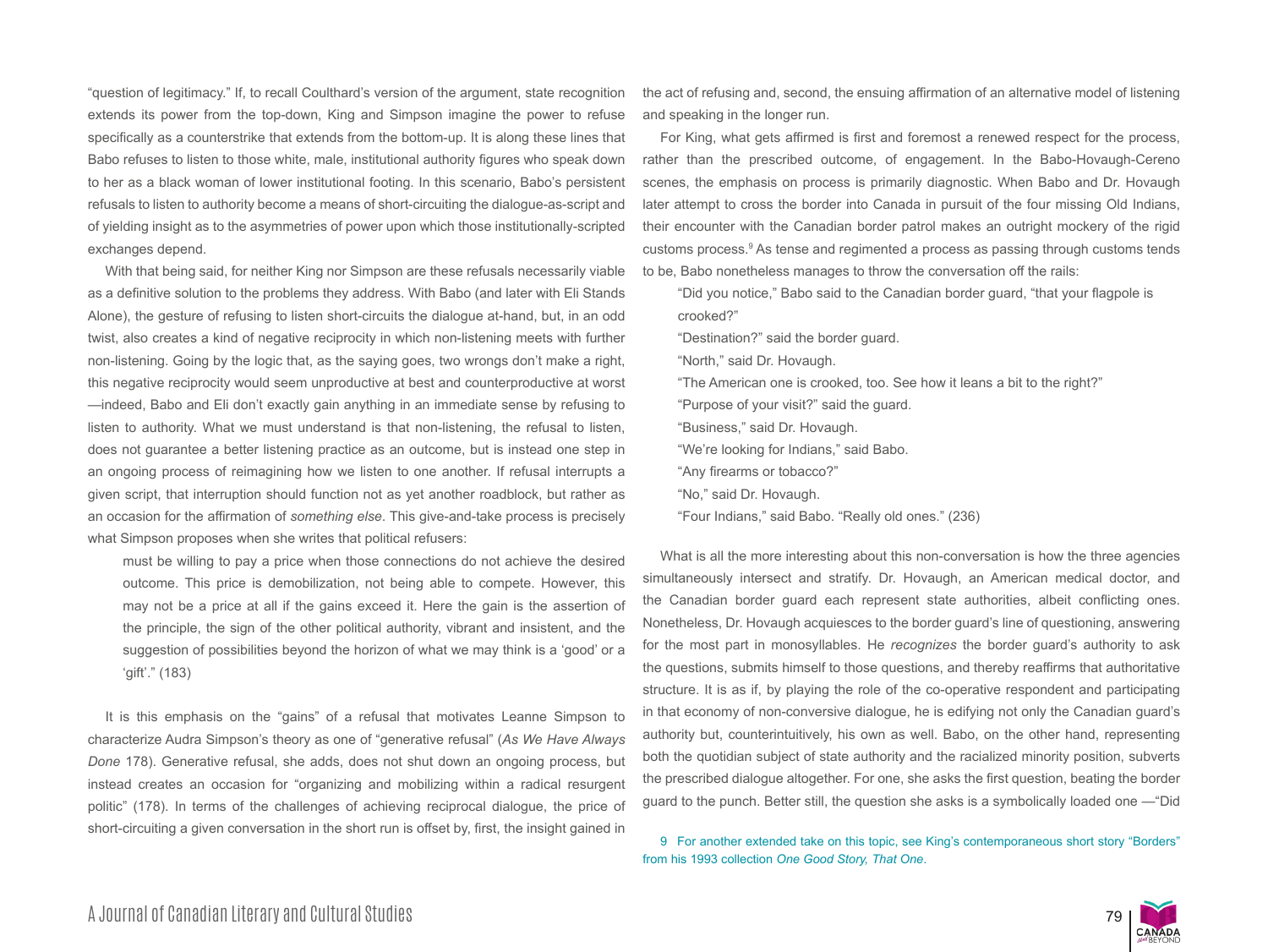you notice that your flagpole is crooked?"— singling out the flag as a signifier of state authority and calling out the fact that it is "crooked," which might refer to the fragility of that authority, the injustice of its structures, or even the asymmetries of power that underwrite it. In contrast to Dr. Hovaugh's short, conciliatory answers to the border guard's questions, Babo attempts to steer the dialogue in other, more specific directions. She supplements Hovaugh's reply that they are in Canada on "Business" by elaborating that they are "looking for Indians." Then, completely disregarding the guard's question about firearms, she further specifies that they are looking for "Four Indians. Really old ones." Not only does she resist the border guard's authority to dictate the terms of the conversation, but she forcibly interjects details and specifics about the situation that the prescriptive mode of dialogue would not typically permit. Whereas the guard enters into the dialogue looking for one predetermined set of answers, Babo upsets the balance of authority by throwing her own set of questions and answers into the mix. Thus, although both the guard and Dr. Hovaugh continue to ignore her interjections for the time being, the result is a kind of breaking point. From this line of flight,<sup>10</sup> King introduces the potential for a dialogue which is more expansive, equal-footed, and attentive to specificity, in which state, subject, center, and margin are allowed to engage each other freely and to enter into a kind of truth process that accounts for all voices and agencies, rather than just those who hold nominal authority.

Of course, to conclude the matter here would be premature, for the bulk of the novel in fact devotes itself not just to exposing the pervasiveness of non-listening as a sociopolitical practice, but also to teasing out the seemingly endless dimensions and iterations of the non-listening that stands in the way of intervening agencies like Babo's. To remain with Hovaugh and Cereno for a moment longer, one such dimension involves the sergeant's insidious knack for shaping not just the dialogue in-progress, but dialogues which have already passed. Humourously enough, Cereno applies this form of retroactive manipulation during an exchange that spans only two pages of text:

"So, what exactly were they being treated for?"

"Depression," said Dr. Hovaugh.

"Are they sociopaths?"

10 Here and elsewhere, I make use of Deleuze and Guattari's evocative concept of a "line of flight:" those outlets which are present in every multiplicity and "according to which [the multiplicity can] change in nature and connect with other multiplicities" (9). I appreciate this concept because it insists that there are always means of escape built into any particular set of circumstances —or *assemblage*— and that the means of escape also create an opportunity to transform and expand said set of circumstances.

"Good heavens, no."

"But you said they might be dangerous."

"Did I?"

Cereno leafed back through the notebook. "Question: Are they dangerous?

Answer: The Indians?"

Dr. Hovaugh pushed down on the desk. "I see." (76)

With the help of his ongoing records, Cereno controls the exchange to such an extent that the question and answer he cites here comes from page 75 —a mere one page prior. The sinister tenor of the joke is that Cereno, simply by virtue of keeping notes on the dialogue as it unfolds, manages to keep one step above Hovaugh's authority even when the reality of short-term memory should make Cereno's ever-so-slight advantage seem trivial. What makes the situation even more absurd is the fact that Hovaugh so readily acquiesces to Cereno's authority. For one, Hovaugh allows himself to be cast decisively in the role of responding object against Cereno's interrogating subject —he becomes the "Answer" to Cereno's privileged "Question." This way of orienting the dialogue is especially absurd, given that Hovaugh's quoted response is not a declarative answer, but another question (even then, a mere request for clarification). Why, then, does Hovaugh back down? If we take a cue from Coulthard's analysis of political recognition and consider the exchange as one not just of words but also of power gestures, the possibility emerges that Hovaugh's own seat of authority as a medical doctor gives him a stake in recognizing Cereno's superior authority. As with his subsequent encounter with the Canadian border patrolman, the irony is that Hovaugh's acquiescence to the established hierarchy of authority does not so much diminish his own individual authority as it feeds back into the hierarchy as a broader structural given. Again, by recognizing Cereno's position of privilege as the writer-recorder of the exchange, Hovaugh reaffirms a field of power relations that ultimately benefits everyone who occupies dominant positions within some segment of said field, himself included.

If dialogue in the Babo-Hovaugh-Cereno storyline tends to function as a kind of microlevel performance of the macro-political exchanges of power gestures between institutions, then the protracted dialogue between Eli Stands Alone and Duplessis International

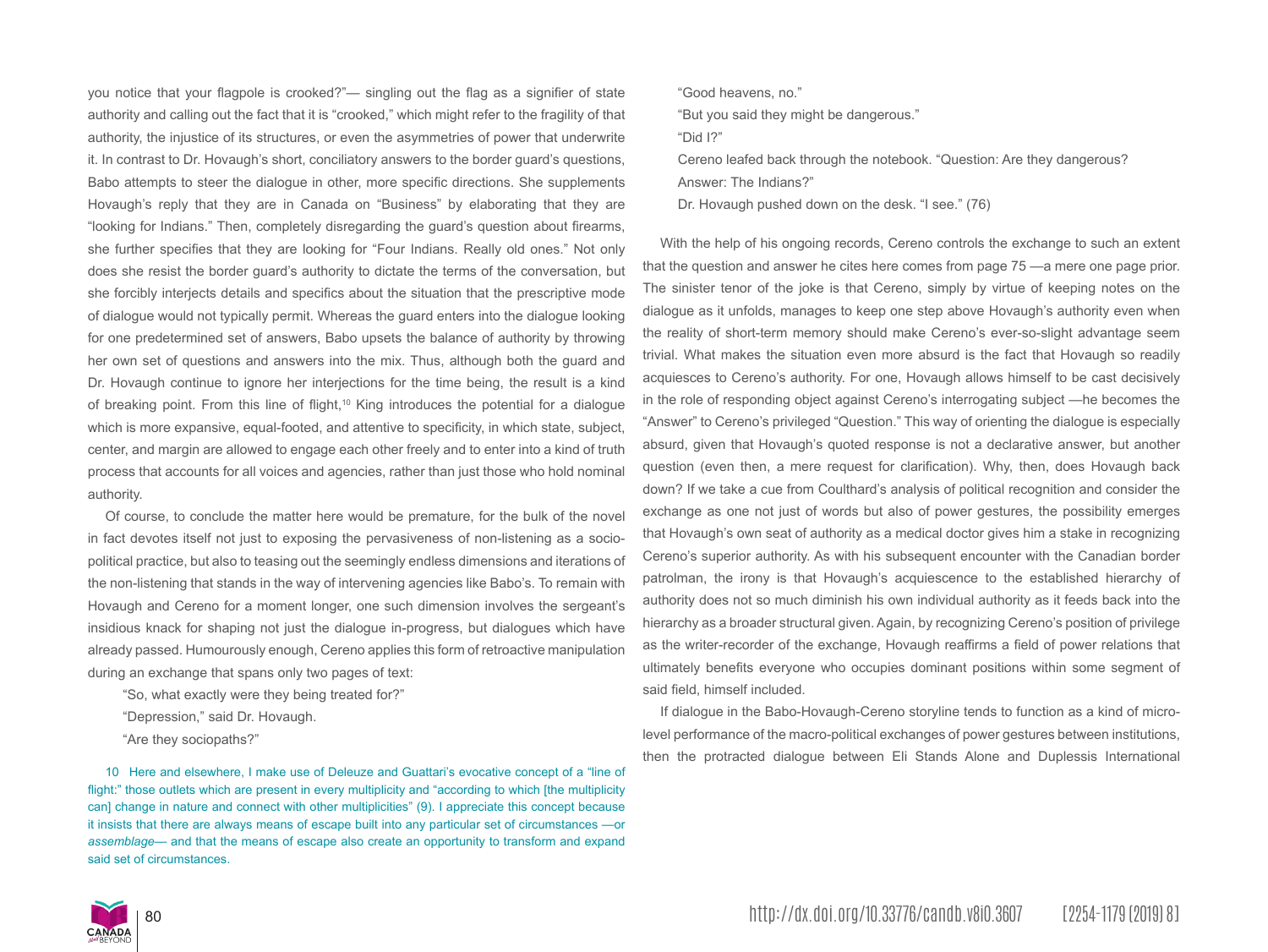Associates,<sup>11</sup> namely via its legal representative Clifford Sifton,<sup>12</sup> functions as a microlevel distillation of the Western legal process in a way that likewise draws attention to its paradoxical inefficiency. From the outset, King makes it clear that the legal battle between Eli, who refuses to vacate his mother's cabin to make way for the opening of a dam that has already been built, and the company begins and ends in a stalemate born from a begrudging formality:

It was always the same argument. Always the same topic. *Stands Alone v. Duplessis International Associates*. The case was ten years old, had started before Charlie had even been accepted to law school. And the way things were going, it would be in the courts for another ten years. (116)

Indeed, Charlie Looking Bear subsequently defends his role as Duplessis' token Indian mouthpiece along similarly pessimistic lines, arguing to Alberta, "Look, where's the harm? The case will probably be in the courts long after we're dead. I mean, the dam is there. The lake is there. You can't make them go away" (117). What Charlie's perspective does in both passages is to expose the ironic simultaneity of settlement and repetition in Duplessis' endeavour to control the outcome of the situation. On the one hand, Duplessis' version of the narrative presupposes that the matter is in fact already settled: not only has the dam been built, but the lake, which will not technically exist until the dam floods the surrounding lands, is already "there" and won't "go away." On the other hand, Duplessis' authority to enforce this narrative, thanks to Eli's refusal, predicates upon the need to continuously reiterate and defend that narrative in the courts. As a result, the discussion is doomed to repeat "always the same argument" and "always the same topic" until "long after we're dead." Duplessis' authority to shape the legislative dialogue, then, is built on a convenient paradox: how can a matter be both settled and in-progress?

The ensuing face-to-face dialogue between Eli and Clifford Sifton, which spans nearly thirty non-consecutive pages and encompasses flashbacks stemming back ten years, illustrates how all of this legislative maneuvering translates into Beckettian levels of absurdity on the interpersonal front. Ten years into the standoff, we find that the discussion has been repeated to the point where its scriptedness has become unavoidably transparent

11 A reference to Maurice Duplessis, the staunchly Catholic, pro-business, and anti-union Premier of Quebec whose draconian reign from 1936-59 has become popularly known as "La Grande Noirceur."

12 A reference to Sir Clifford Sifton, the Canadian Minister of the Interior from 1896-1900 who presided over the creation of the provinces of Alberta and Saskatchewan, as well as the massive influx of Eastern-European immigrants that is credited with "settling" western Canada.

to everyone involved. At one point, Sifton speaks to how the case is merely another chapter in an ongoing historical and political stalemate:

[Sifton:] "And so because the government felt generous back in the last ice age, and made promises it never intended to keep, I have to come by every morning and ask the same stupid question."

[Eli:] "And I say no."

"You know you're going to say no, and I know you're going to say no. Hell, the whole damn world knows you're going to say no. Might as well put it on television." "So why come?" (138)

Eli's curt responses here are crucial, yet they seem to fall on deaf ears when Sifton jokingly replies, "Because you make the best damn coffee. And because I like the walk." This recourse to coy humour can mean at least three things: that Sifton derives palpable enjoyment from Duplessis' ongoing attempts to consign Eli's refusal to the unsayable, that this sense of enjoyment is itself part of the script, $13$  and/or that (in a less insidious sense) Sifton is gradually developing a sense of grounded connection to the Stands Alone family's cabin that is comparable to Eli's.<sup>14</sup> In any case, Eli's refusal to consent remains vexing not only to Duplessis' current imperative, but to Sifton's underlying sense of how Indigenous peoples fit into the narrative of Western progress:

[Sifton:] "You know, I always thought Indians were elegant speakers."

[Eli:] "Storm's coming."

"But all you ever say is no. I come by every day and read that thing those lawyers thought up about voluntarily extinguishing your right to this house and the land it sits on, and all you ever say is no."

"Be here by tonight."

"I mean, no isn't exactly elegant, now is it?

"Maybe get some hail, too." (137)

13 These first two possibilities recall Homi Bhabha's reference (borrowing, like Coulthard, from Fanon) to the "disciplinary and 'pleasurable'" function of an objectifying surveillance which contains its own "simultaneously alienating and hence potentially confrontational" problematics (109-110).

14 Although we can only speculate as to how true it may be, this third possibility is especially satisfying insofar as it means that Eli's ongoing refusals generate unanticipated results, namely Sifton's gradual and perhaps unwitting attachment to the cabin and, by ironic extension, to Eli and his cause.

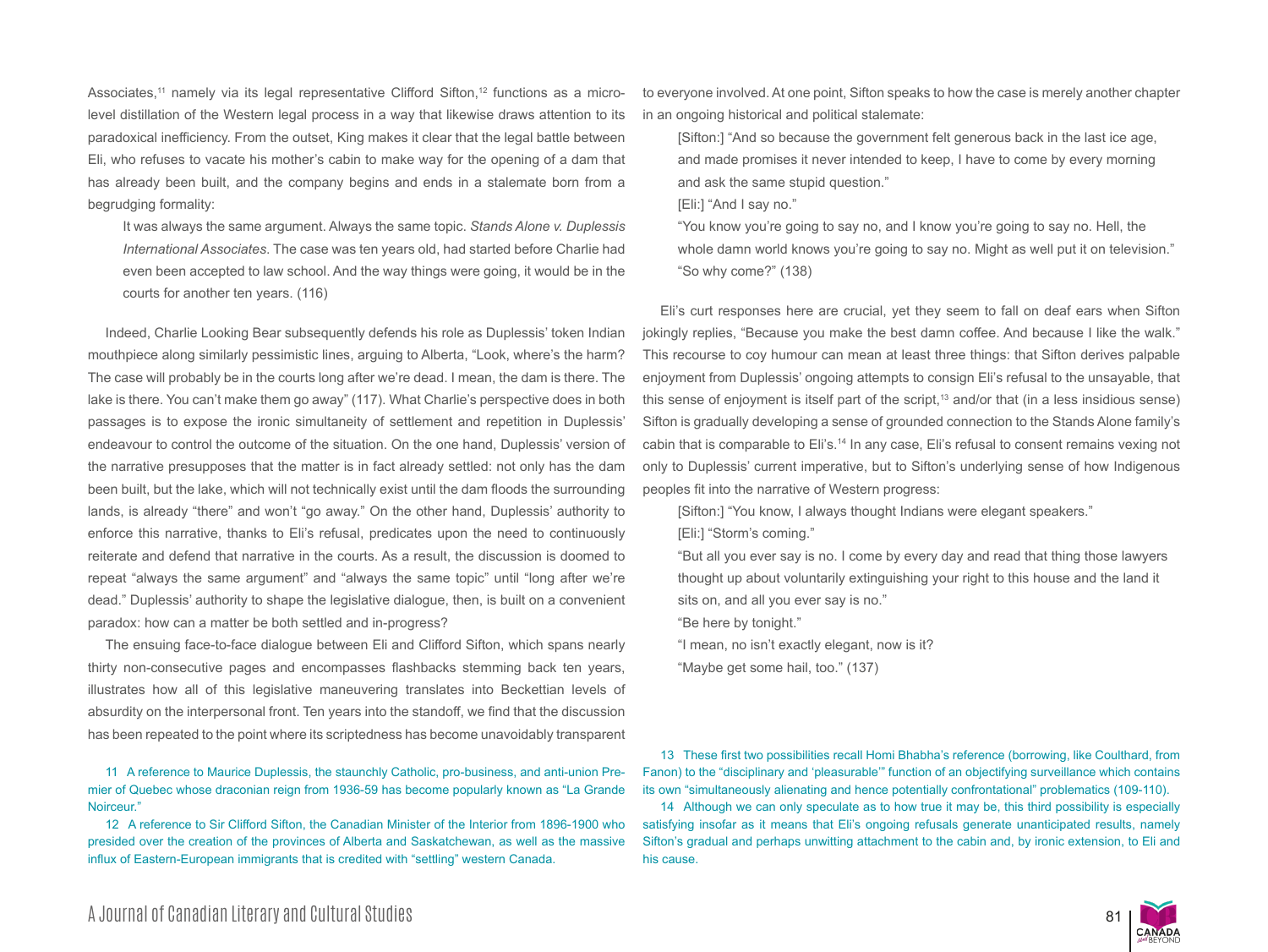Unwittingly, Sifton unpacks the question of how Eli *should* speak according to various nested assumptions. The first is that Duplessis' ongoing demand for Eli to "voluntarily extinguish" his claim to the land is one which deliberately restricts the range of potential responses it can accept, consigning Eli to one of two roles: either that of the pliant volunteer or that of the stubborn refuser. The second is that Eli, by virtue of his positionality as an "Indian," can only speak in a way that fits him into a predetermined narrative of Indigenous erasure. One prong of this assumption manifests in Sifton's ironic misuse of the term "elegant." Contrary to what Sifton believes, Eli's simple and consistent answer of "no" could not be more elegant. Sifton, perhaps confusing *elegance* with *eloquence*, evokes the stereotype of the well-spoken poeticizing Indian to express his own inability to understand Eli's curt refusals. The other prong of this assumption consists in another irony: that Eli as an Indian should both stand down to *and* put up a fight against the march of progress. The expectation, which is already built into Duplessis' line of questioning, is that Eli should and will acquiesce, but also, in keeping with the pleasurable function of the script, that said acquiescence will provide a suitably romantic climax to the established narrative —that Eli, in the spirit of Crazy Horse's alleged war cry of "Today is a good day to die," will go down in a picture-perfect, speechifying blaze of glory. Eli's "no," then, is therefore doubly vexing for Sifton, since it is neither conciliatory nor eloquent, and altogether unacceptable for Duplessis, who use their litigious authority to keep Eli's refusal confined to the unsayable.

As committed as the novel is to making light of the innumerable institutional and interpersonal roadblocks to reciprocating dialogue, *Green Grass, Running Water* is not without some more hopeful lines of flight. Whereas the "generative" aspect of "generative refusal" can be tough to imagine in the stalemates that greet Babo and Eli, the storyline(s) involving the Four Old Indians paint a more complete picture of how refusal and affirmation can operate in tandem to facilitate egalitarian and consensual exchanges of dialogue. If refusal is only generative for Audra and Leanne Simpson insofar as *something else* is affirmed in the process of refusing, *Green Grass, Running Water*'s affirmations work by foregrounding the acts of turn-sharing and turn-taking as vital components of reciprocal engagement. In the opening pages of the novel, the Four Old Indians (whose nicknames make ironic reference to four archetypal colonial "heroes" of the American colonial imagination: the titular character of Daniel Defoe's *Robinson Crusoe*; Ishmael, the erudite narrator of Herman Melville's *Moby Dick*; Natty "Hawkeye" Bumppo from James Fenimore Cooper's *The Last of the Mohicans*; and the titular masked vigilante of *The Lone Ranger*  radio, television, and film series) make a point of negotiating the turn-taking process as their first act upon escaping from Dr. Hovaugh's hospital:

"Whose turn is it?" said Ishmael.

"Mine," said the Lone Ranger.

"Are you sure?" said Robinson Crusoe. "Maybe it's Hawkeye's turn."

"No," said the Lone Ranger. "Hawkeye has already had a turn."

"Maybe it's Ishmael's turn."

"Ready," said the Lone Ranger. "Here we go." (9-10)

Although the process gets off to something of a rough start, with the Lone Ranger effectively hijacking the spotlight before the others can make sense of whose turn it is, the Old Indians establish a precedent —or, taking the cyclical continuity of the narrative into account, invoke an existing precedent— of sharing and taking turns to tell their own versions of the Creation Stories. While the Lone Ranger takes the reins in this specific instance, Ishmael, Robinson Crusoe, and Hawkeye nonetheless play a crucial role in holding the Lone Ranger accountable for how the turn plays out, first by asking questions like "Are you sure?" and "Maybe it's Ishmael's turn" and later by offering to correct the Lone Ranger when they notice that the storytelling process is not being respected. To the latter purpose, pages 11 to 15 are taken up by a series of false starts:

- "*Once upon a time…*" [said the Lone Ranger.]
- "What are you doing?" said Hawkeye. "Okay, I'll begin again," said the Lone Ranger.
- "Okay," said Ishmael.
- "Okay," said Robinson Crusoe.
- "Okay," said Hawkeye. (11)

"Wait a minute," said Robinson Crusoe.

- "Yes?" [said the Lone Ranger.]
- "That's the wrong story," said Ishmael. "That story comes later."
- "But it's my turn," said the Lone Ranger.
- "But you have to get it right," said Hawkeye.
- "And," said Robinson Crusoe, "you can't tell it all by yourself." (14)

Each of these false starts involves the need for all of the listeners to give their consent to the story before the teller can continue. Consequently, repetition becomes a key feature of the Old Indians' interactions. It is not before all four of them have said "Okay," for one, that the Long Ranger may try to begin the story again; even then, it takes another four tries

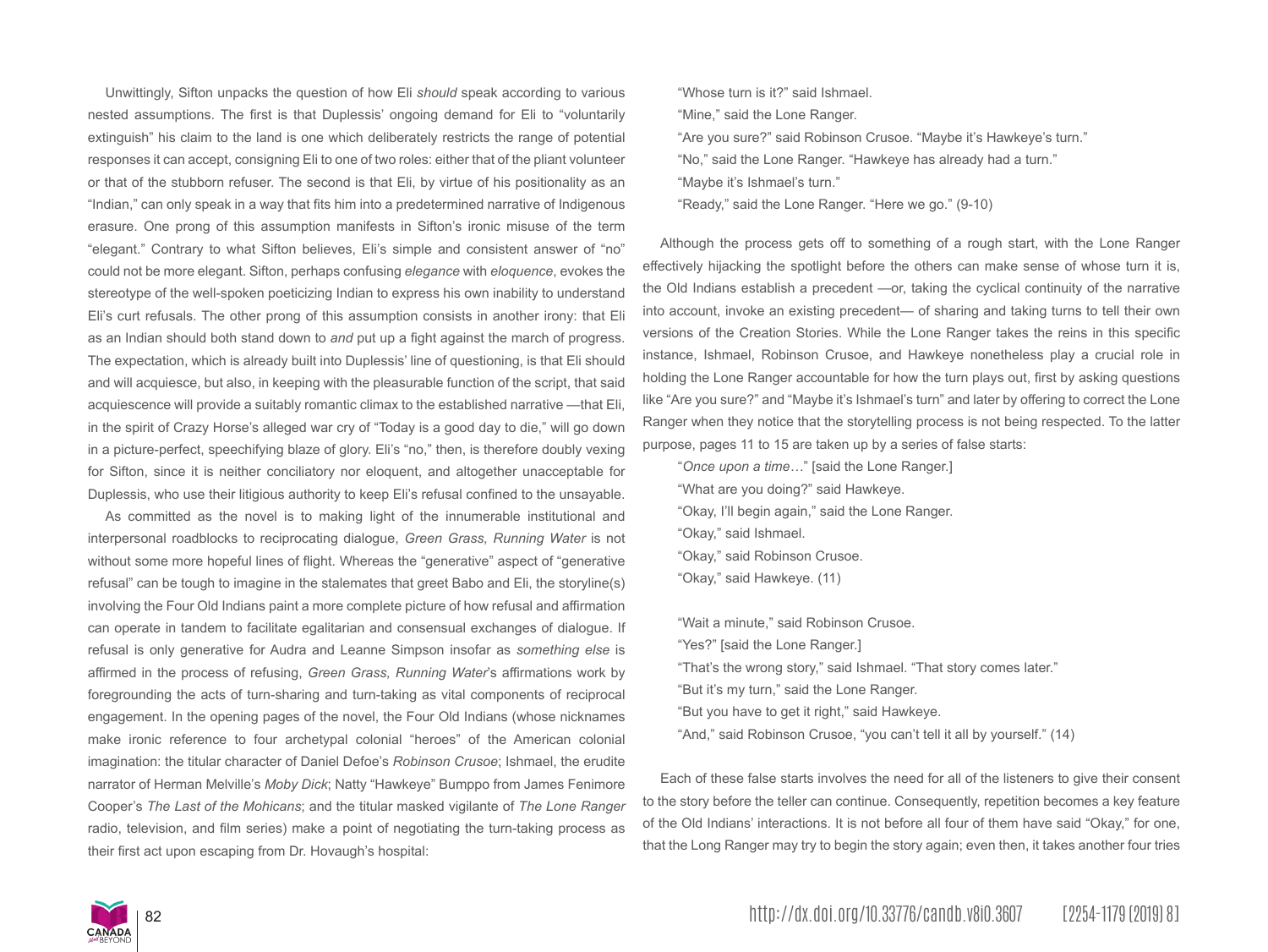before the group gives their full consent. The process of telling and listening to a story is therefore not unidirectional but interactive. Although it is the Lone Ranger's "turn" to speak, the listeners' role remains vital to the extent that the speaker "can't tell it all by [them]self." As Audra Simpson reminds us, the price of redundancy and demobilization, which comes with the ability to refuse consent in the short term, is offset by the assertion of a reciprocal, consensual, and egalitarian basis of engagement in the long term.

As far as (meta)literary engagement is concerned, lastly, the Four Old Indians' slow but mutually-consensual storytelling practice also provides a model for how we might grapple with some of the conceptual loose ends and limitations that come with story, script, and discourse. The critical debates as to how to listen responsibly to Indigenous writing —and perhaps any writing— are too sprawling and ongoing to rehearse in full, but some of their insights can be useful for our purposes here. Susan Berry Brill de Ramírez, speaking to the central problem that Indigenous peoples "have just not been listened to, not been heard, not been understood," begins by making a helpful distinction between discourse and conversation (158). "Discursive power," she explains, "is fundamentally oppositional. It is always a power over some 'other' who is necessarily disempowered through an objectification that denies his or her subjective reality as a person in the world" (165). Conversive power, by contrast, "is never a power *over* but rather a power *with*" (173 emphasis in original). Brill de Ramírez's key intervention, though, is not to situate discourse and conversation as mutually-exclusive processes, but to advocate for a "fluid continuum" of what she calls "conversive discursivity" that can allow for cultures to move towards transformative reciprocity without the risk of erasing the diversity and distinctiveness of subjective difference (199). This gesture of placing discourse and conversation along a spectrum is crucial insofar as it curbs the temptation to reinvoke the tired binaries of European-Indigenous, written-oral, and subjective-objective.

Furthermore, by insisting that all linguistic exchanges are in some way discursive and that no form of exchange can be perfectly conversive, Brill de Ramírez's conversivediscursive spectrum reminds us that dialogue will always retain some element of scriptedness. As listeners and speakers, we have a range of choice as to what extent we allow our exchanges to remain scripted *and* to allow space for unpredictable transformation. The challenge, which plays out amicably between the Four Old Indians in the novel, is to achieve or at least imagine a balance that minimizes asymmetry, enables reciprocity, and shifts the impetus away from a prescribed outcome. To reiterate: this is a difficulty that affects all positions along the socio-political ladder in some way. The problem with political recognition in Coulthard's argument, for instance, is that the settler-state's gesture is invasive, unilateral, and prescriptive —it extends its power *over* and *into* First Peoples with an eye fixed upon a pre-scripted outcome. The alternative, however, cannot be to eliminate power and scriptedness entirely. Rather, to borrow Coulthard's Fanonian vocabulary, the alternative must be to reimagine the field of power that dialogue creates in order to diminish the invasive, unilateral, and prescriptive elements of discursivity and to restore the processual, reciprocal, and transformative potential of conversivity.

Thus, when Ishmael and Hawkeye interject to insist that there is still such a thing as "the wrong story" and that the teller has "to get it right," we can see how the friction between discursivity and conversivity is irresolvable, but also potentially generative. In some sense, the Old Indians' negotiation of the turn-taking process arguably shares something with Sergeant Cereno's interrogation tactics and Clifford Sifton's repeated visits to Eli Stands Alone's cabin. In each case, there remains some level of commitment to a given script.<sup>15</sup> Yet the distinctions between the Old Indians' mode of engagement and Cereno's or Sifton's are crucial, if subtle. Whereas Cereno conflates the authority to "ask the questions" with the authority to direct the conversation as a whole, the Old Indians negotiate the turntaking process so that the designated speaker remains accountable to the listeners' right to ask questions and to give consent. Whereas Sifton answers Eli's refusals by continuing to make the same demands, the Lone Ranger answers the others' interjections by trying out different beginnings until mutual consent is reached. The difference, in other words, is that while scriptedness persists as a necessary part of the equation, the Old Indians set an example for reciprocal engagement by privileging consent and mutuality to minimize the moment-to-moment asymmetries that inevitably transpire between listener and speaker. King's vision of a generative refusal to listen, in brief, involves the commitment to respecting a process of engagement which affords equal agency to both listener and speaker.

What Thomas King has let me begin to understand is that to truly listen and speak to others is an inherently scary task, insofar as to respect the process of listening is to put oneself in a position to be transformed. It is only by remaining open to transformation by those with whom we engage that listening and speaking can occur in any meaningful sense. There are a number of reasons why this is scary. For starters, as I've hoped to establish in this paper, our social and political institutions are generally structured in terms of asymmetry rather than reciprocity. One side of that coin is that we, as we circulate within and learn from that network of institutions, become accustomed to and often dependent upon those

15 This is also the case with the various dialogues between the "I" narrator and Coyote, where the narrator has to constantly remind Coyote to "Pay attention" to the story being told "or we'll have to do this again" (104).

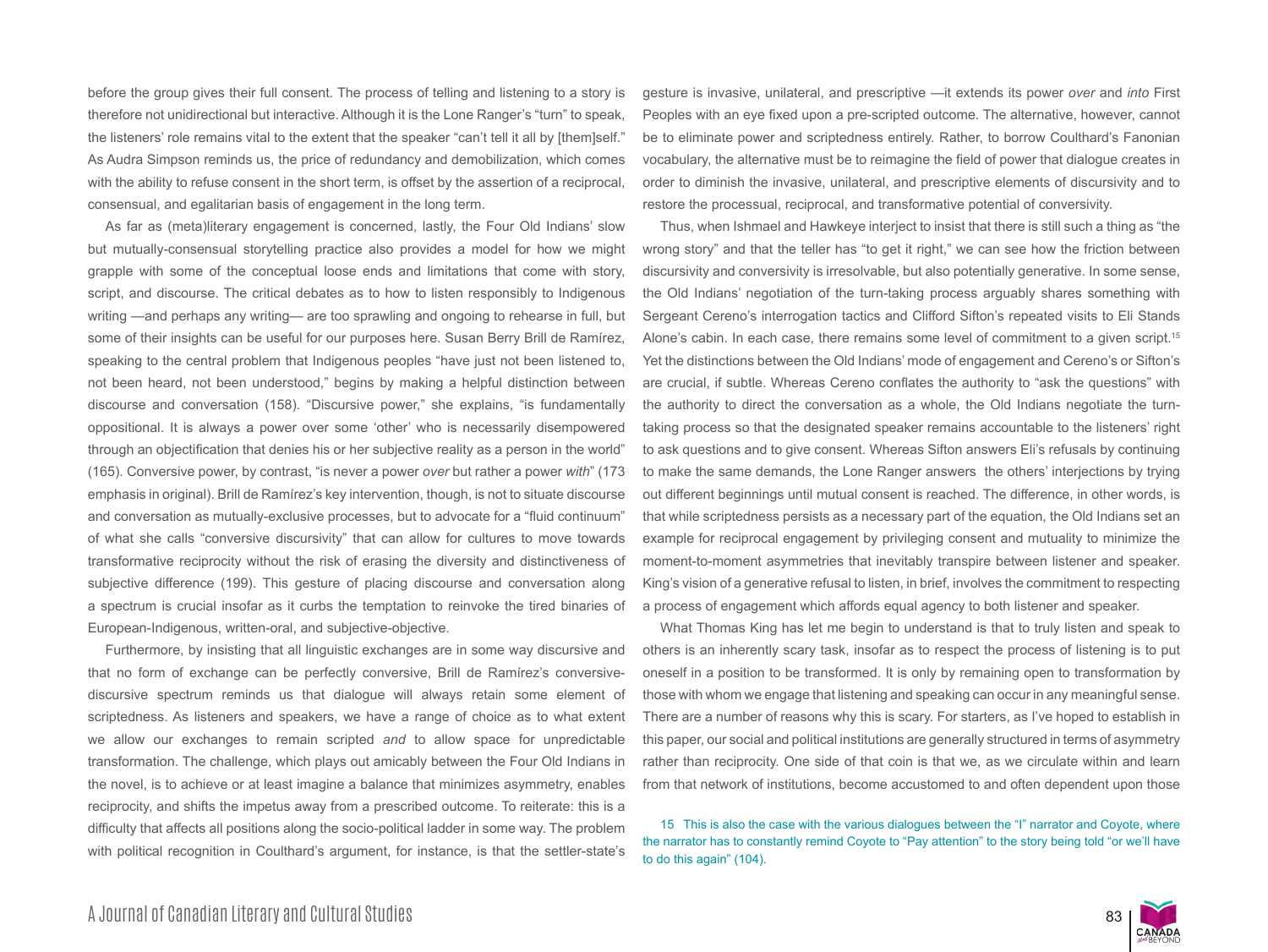asymmetries. There is a sense of security that comes with modes of engagement that are prescriptive and geared towards a predictable outcome, as opposed to the transformative and unpredictable process of engaging others on a reciprocal and egalitarian basis. The other side of the coin, for that matter, is that asymmetry also ensures that certain positions and roles retain a sense of privilege and authority when it comes to shaping the ways in which we exchange dialogues. Not only do individuals achieve a sense of security in asymmetry, but institutions of power achieve a sense of security in their ability to restrict the possibility of transformation —Canada offers the promise of "reconciliation"; courts of law offer the promise of "due process" and "free speech"; education systems offer the promise of creating responsible citizens; and so on.

Novels like *Green Grass, Running Water*, though, are not just a diagnostic gauge of how misguided we can be when it comes to listening and speaking to one another; they are reminders of potential ways in which we can recover from our shortfalls. In *Green Grass, Running Water*, the line of flight that emerges is akin to what Audra and Leanne Simpson would call a generative refusal to listen, in which the gesture of refusing to listen to a pre-scripted exchange enables the listener to short-circuit the dialogue at-hand, to draw attention to the asymmetries which structure the dialogue, and to create an occasion for resetting and recalibrating the ways in which the participants can negotiate their differences. In King's writing, I see not just a methodological framework for engaging meaningfully with First Peoples' issues and texts, but also vital and tangible ways of reimagining our responsibilities to one another as both listeners and speakers.

## **Works Cited**

Alexie, Robert. *Porcupines and China Dolls*. Theytus Books, 2009.

- Bailey, Sharon M. "The Arbitrary Nature of the Story: Poking Fun at Oral and Written Authority in Thomas King's *Green Grass, Running Water*." *World Literature Today,* vol. 73, no. 1, 1999, pp. 43-52.
- Bechtel, Greg. "The Word for World is Story: Syncretic Fantasy as Healing Ritual in Thomas King's *Green Grass, Running Water*." *Journal of the Fantastic in the Arts*, vol. 19, no. 2, 2008, pp. 204-223.
- Bhabha, Homi K. "The Other Question: Stereotype, Discrimination and the Discourse of Colonialism." *The Location of Culture*, 1994, Routledge Classics, 2004, pp. 94-120.
- Brill de Ramírez, Susan Berry. *Contemporary American Indian Literatures & The Oral Tradition*. University of Arizona Press, 1999.
- Coulthard, Glen Sean. *Red Skin, White Masks: Rejecting the Colonial Politics of Recognition*. University of Minnesota Press, 2014.
- Davidson, Arnold E., Priscilla L. Walton, and Jennifer Andrews. *Border Crossings: Thomas King's Cultural Inversions*. University of Toronto Press, 2003.
- Deleuze, Gilles, and Felix Guattari. *A Thousand Plateaus: Capitalism and Schitzophrenia.* Translated by Brian Massumi, University of Minnesota Press, 1987.
- Dvořák, Marta. "Thomas King's Abo-Modernist Novels." *Thomas King: Works and Impact*. Ed. Eva Gruber. Camden House, 2012, pp. 11-34.
- Goldman, Marlene. "Mapping and Dreaming: Native Resistance in *Green Grass, Running Water*." *Canadian Literature*, vol. 161, 1999, pp. 18-41.
- ---. "Mapping and Dreaming: Resisting Apocalypse in *Green Grass, Running Water*." *Rewriting Apocalypse in Canadian Fiction*. McGill-Queen's University Press, 2005, pp. 101-127.
- Henderson, Jennifer. "The Camp, the School, and the Child: Discursive Exchanges and (Neo)liberal Axioms in the Culture of Redress." *Reconciling Canada: Critical Perspectives on the Culture of Redress*, edited by Jennifer Henderson and Pauline Wakeham, University of Toronto Press, 2013, pp. 63-83.
- Helms, Gabriele. "Critiquing the Choice That Is Not One: Jeanette Armstrong's *Slash* and Thomas King's *Green Grass, Running Water*." *Challenging Canada: Dialogism and Narrative Techniques in Canadian Novels*, McGill-Queen's University Press, 2003, pp. 99-124.
- King, Thomas. *DreadfulWater Shows Up*. Scribner, 2003.
- ---. *Green Grass, Running Water*. 1993. Harper Perennial, 2007.
- ---. *One Good Story, That One*. Harper Perennial, 1993.
- ---. *The Red Power Murders*. Harper Collins, 2006.
- Mackey, Eva. "The Apologizers' Apology." *Reconciling Canada: Critical Perspectives on the Culture of Redress*, edited by Jennifer Henderson and Pauline Wakeham, University of Toronto Press, 2013, pp. 47-62
- McKegney, Sam. "Writer-Reader Reciprocity and the Pursuit of Alliance Through Indigenous Poetry." *Indigenous Poetics in Canada*, edited by Neal McLeod, Wilfrid Laurier Press, 2014, pp. 43-60.
- Rintoul, Susan. "'Sometimes it works and sometimes it doesn't': Gender Blending and the Limits of Border Crossing in *Green Grass, Running Water* and *Truth*